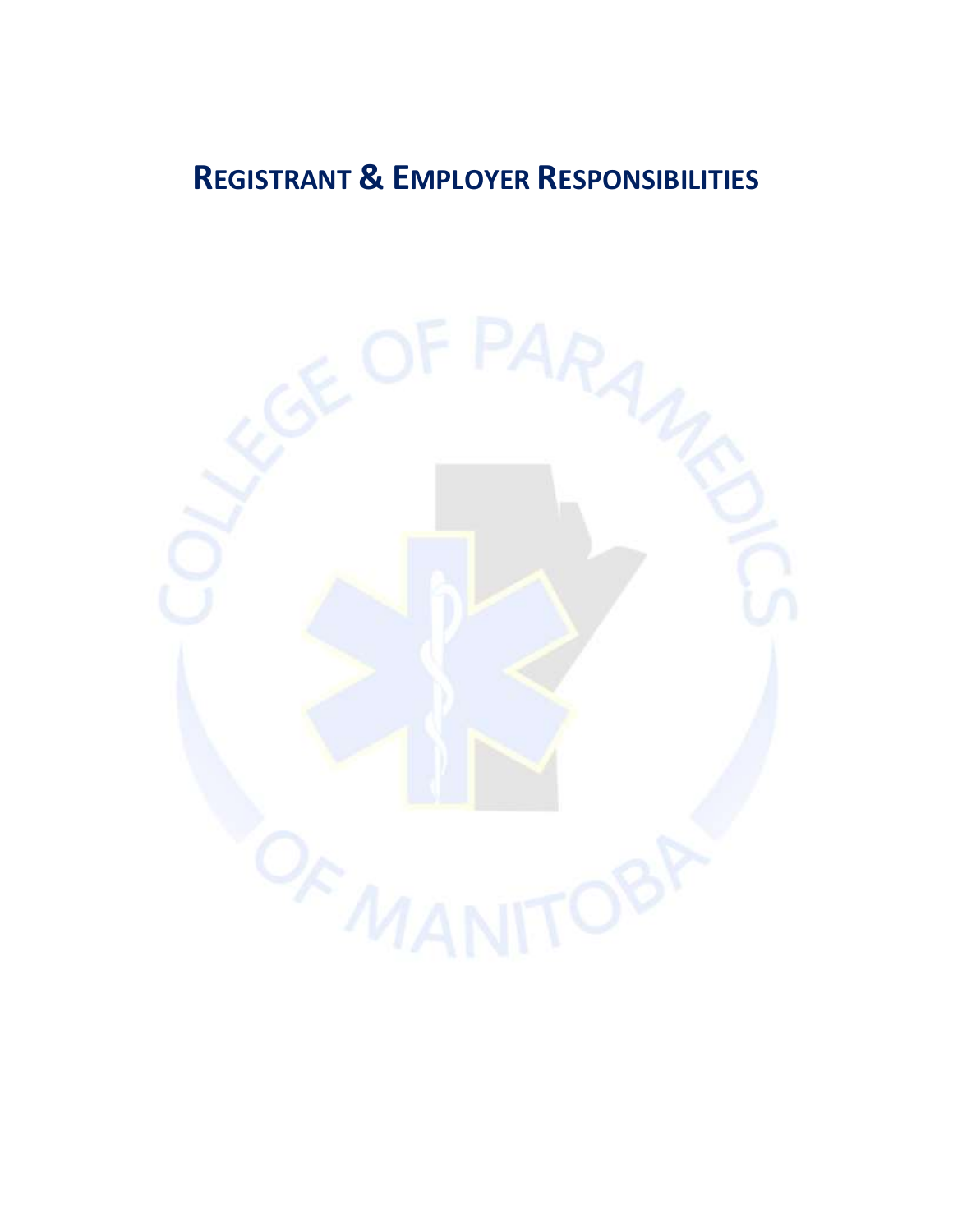

# **About Practice Directions**

The College of Paramedics of Manitoba (CPMB) has the legislated authority through the Regulated Health Professions Act (RHPA) to establish Council-approved practice directions.

Practice directions set out requirements related to specific aspects of the RHPA, regulations and paramedic practice. Practice Directions also explain, add, or guide paramedics with respect to the subject matter described in the regulation or any other matter relevant to the practice of paramedicine. Compliance with approved practice directions is required as described under section 86 of the RHPA.

Questions related to the information in the College practice directions or the application of the information can be directed in [info@collegeparamb.ca.](mailto:info@collegeparamb.ca)

This Practice Direction was originally approved by the Transitional Council of the College of Paramedics of Manitoba on September 23, 2020. The revised Practice Direction was approved by Council of the College of Paramedics on September 22, 2021.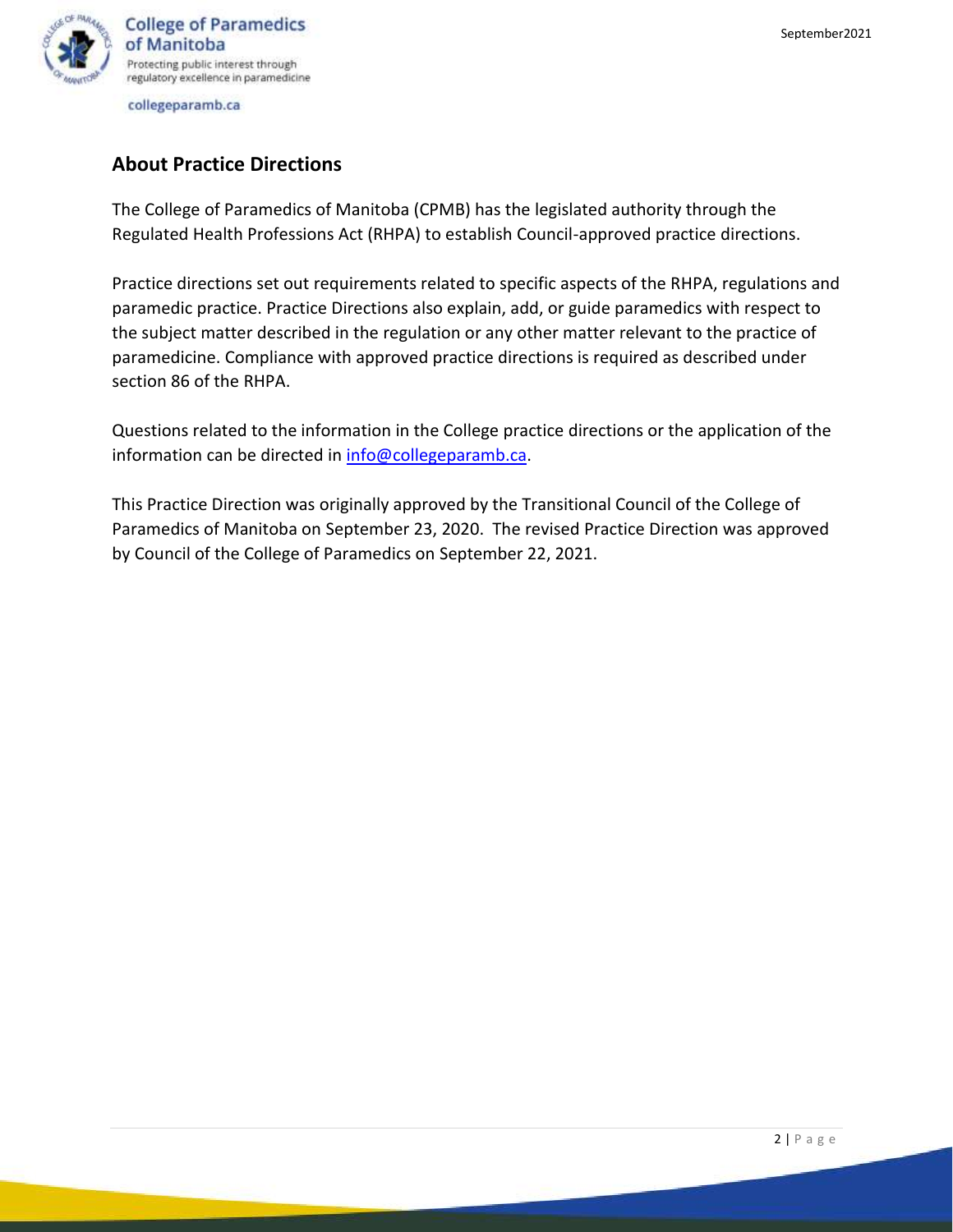

## **INTRODUCTION**

The mandate of the College of Paramedics of Manitoba (the College) is to regulate the profession of paramedicine in the Province of Manitoba, through protection of the public interest. This is accomplished by fulfilling the legislated mandate and authority granted to the College, as part of the Regulated Health Professions Act (RHPA).

The College regulates paramedic practice in Manitoba by:

- Ensuring that paramedics registered with the College possess the knowledge, skill and judgment required to practice in Manitoba
- Approving paramedic education programs
- Setting the standards of paramedic practice
- Determining and monitoring the Program for Continuing Competency (PCC) to ensure that paramedics remain current in their practices
- Providing consultation and education to paramedics, employers, and the public
- Receiving and investigating complaints about paramedic practice and taking appropriate action with fairness and transparency

Paramedics and employers should be familiar with the Code of Ethics, Standards of Practice for Paramedicine, and Practice Directions which can be found on the College's website at [www.collegeparamb.ca](http://www.collegeparamb.ca/)

# **PARAMEDIC TITLES AND CLASSES**

The College recognizes 4 different practice levels of paramedics. These are called "sub-registers" and are:

- EMR Emergency Medical Responder
- PCP Primary Care Paramedic\*
- ACP Advanced Care Paramedic
- CCP Critical Care Paramedic

\*A further addition to "PCP – Primary Care Paramedic" is the notation on a paramedic's certificate of practice of "PCP-IC", formerly called ICP or Intermediate Care Paramedic.

Paramedics with this notation have provided the College with proof of completion of additional training thus allowing PCP-IC to perform specified skills as specified in the table of reserved acts.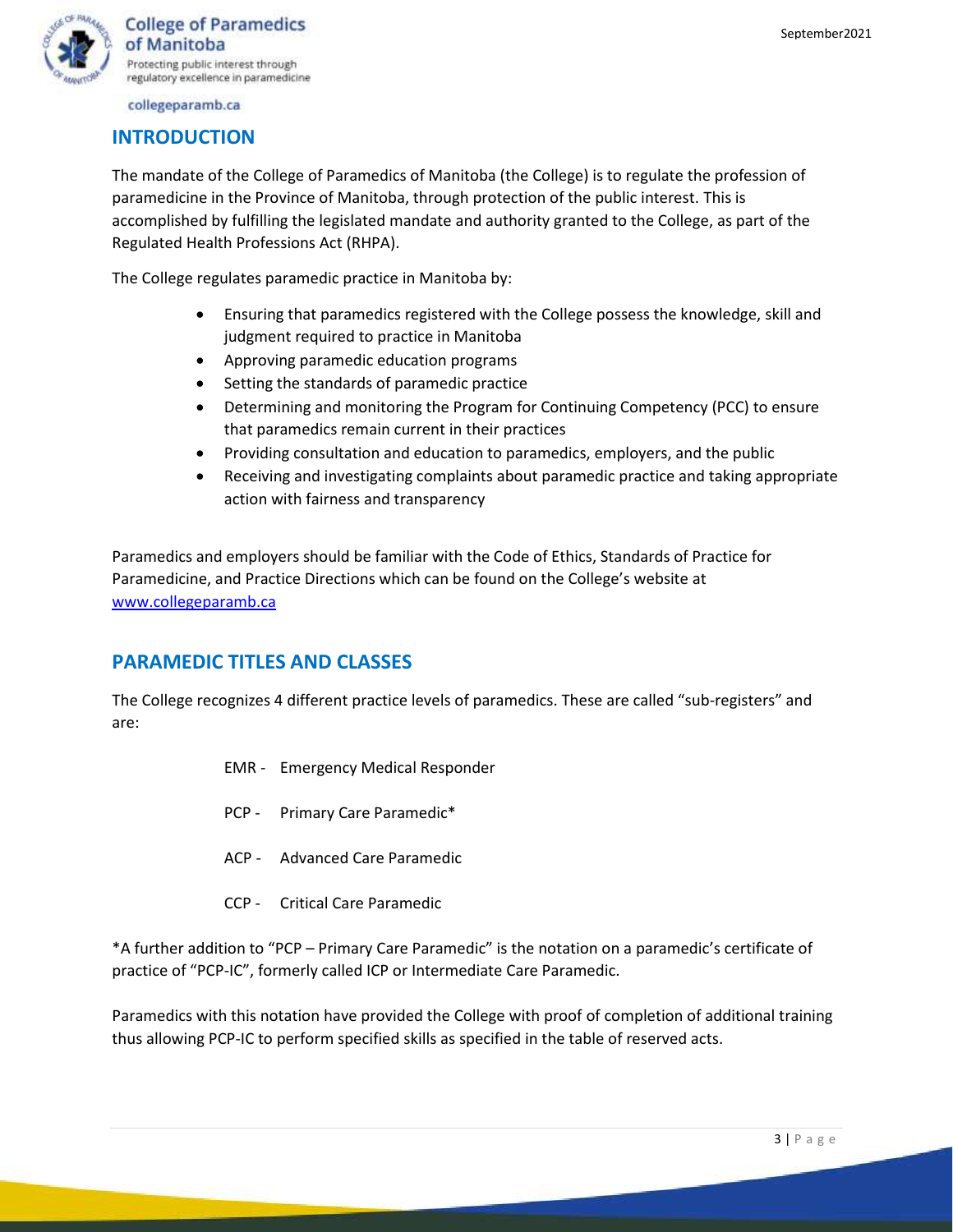

There are also five Membership Classes within each of the 4 sub-registers. They are:

**Full**

- A registrant who is eligible to be issued a certificate of practice
- Must participate in PCC

#### **Provisional**

- A registrant who is eligible to be issued a certificate of practice, in extenuating circumstances where workforce demands exceed the availability of qualified personnel, and before satisfying all conditions for Full registration.
- Must participate in PCC

#### **Temporary**

- A registrant who is eligible to be issued a certificate of practice for an authorized restricted purpose and a limited time period.
- No requirement to participate in PCC

#### **Non-practicing**

- A registrant who is not currently engaged in the practice of paramedicine but who intends to become engaged in the practice of paramedicine at a later date.
- Will Not be issued a certificate of practice
- Must participate in PCC

#### **Retired**

- A registrant who was in good standing while practicing and who does not intend to become engaged in the practice of paramedicine at a later date. No certificate of practice is issued
- No requirement to participate in PCC

Once a paramedic has registered with the College, it will be their responsibility to maintain the accuracy of the information provided in their portal. Paramedics can access their portal via the College website at any time to update their information.

## **LEGISLATION**

The College of Paramedics of Manitoba is the  $4<sup>th</sup>$  profession to become self-regulated under the *Regulated Health Professions Act.* This umbrella legislation will eventually legislate 22 health professions.

The RHPA, the *Practice of Paramedicine Regulation* and the *College of Paramedics of Manitoba General Regulation* provide the rules and processes for governance, registration, complaints, discipline, regulation and bylaw-making authority. It also specifies which reserved acts paramedics may perform.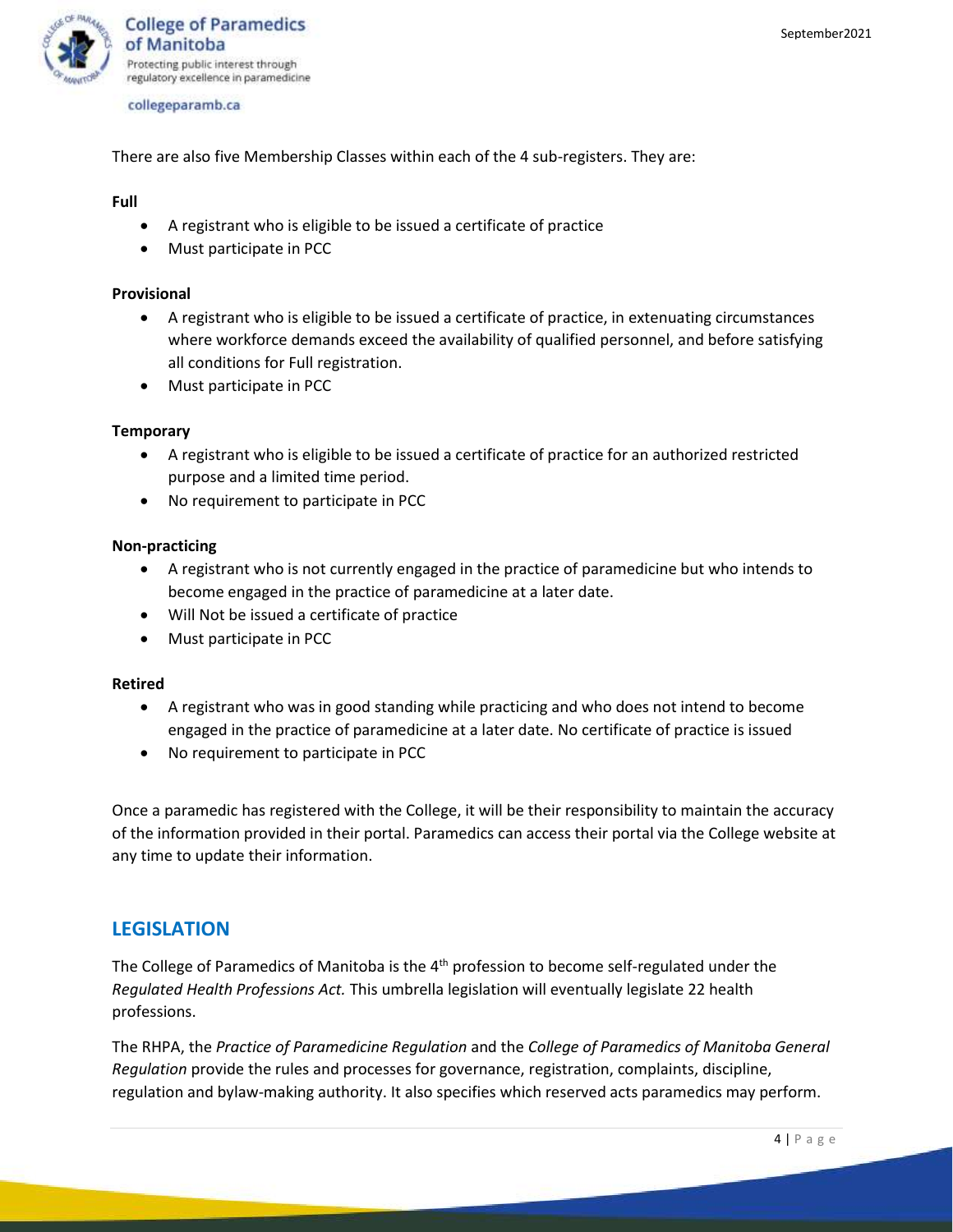

#### **RESERVED ACTS**

Reserved Acts are activities that can pose a risk to client safety. Under the RHPA, there are 21 reserved acts, 9 of which are applicable to the practice of paramedicine.

As previously mentioned, the RHPA is umbrella legislation that will eventually apply to 22 different health professions. Therefore, paramedicine will share in the performance of some of the reserved acts with other professions. However, the scope of application and the depth and breadth of that application can vary amongst the professions authorized to perform the same reserved acts. Performance of skills within each Reserved Act will require interprofessional collaboration and may look different for each profession. Some skills within each reserved act may require the paramedic to obtain additional training.

To understand more about reserved acts, see the College of Paramedics of Manitoba General Regulation, and the practice direction document entitled Scope of Practice Document.

## **ADDITIONAL TRAINING**

Additional training means a course, program of study, training or other structured process that meets approved criteria and the purpose of which is to provide a member with the competency to perform a reserved act. (College of Paramedics of Manitoba General Regulation s 1.2)

Further, "A member may perform **only those reserved acts** as set out in the table in the schedule or delegated to the member in accordance with this Part, and only if the member has a valid certificate of practice and any **additional training** that is required." (College of Paramedics of Manitoba General Regulation s 4.2.3)

In essence, paramedics may only perform reserved acts within their sub-register level according to the Reserved Act Schedule found in the College of Paramedics of Manitoba

General Regulation. If a reserved act on this schedule states "with additional training", the individual paramedic MUST have successfully completed the approved additional training for that reserved act. If the paramedic has not successfully completed the approved additional training, s/he is not authorized to perform that reserved act.

The College, the employer, and the paramedic have responsibilities with regard to additional training:

The College----ensures that additional training for skills within the reserved acts meets the approved criteria for training. The College Council must approve the additional training requirements.

The Employer---provides additional training/education to paramedics based on the College requirements.

The Paramedic---ensures completion of the necessary training/education to perform the skill within the reserved act.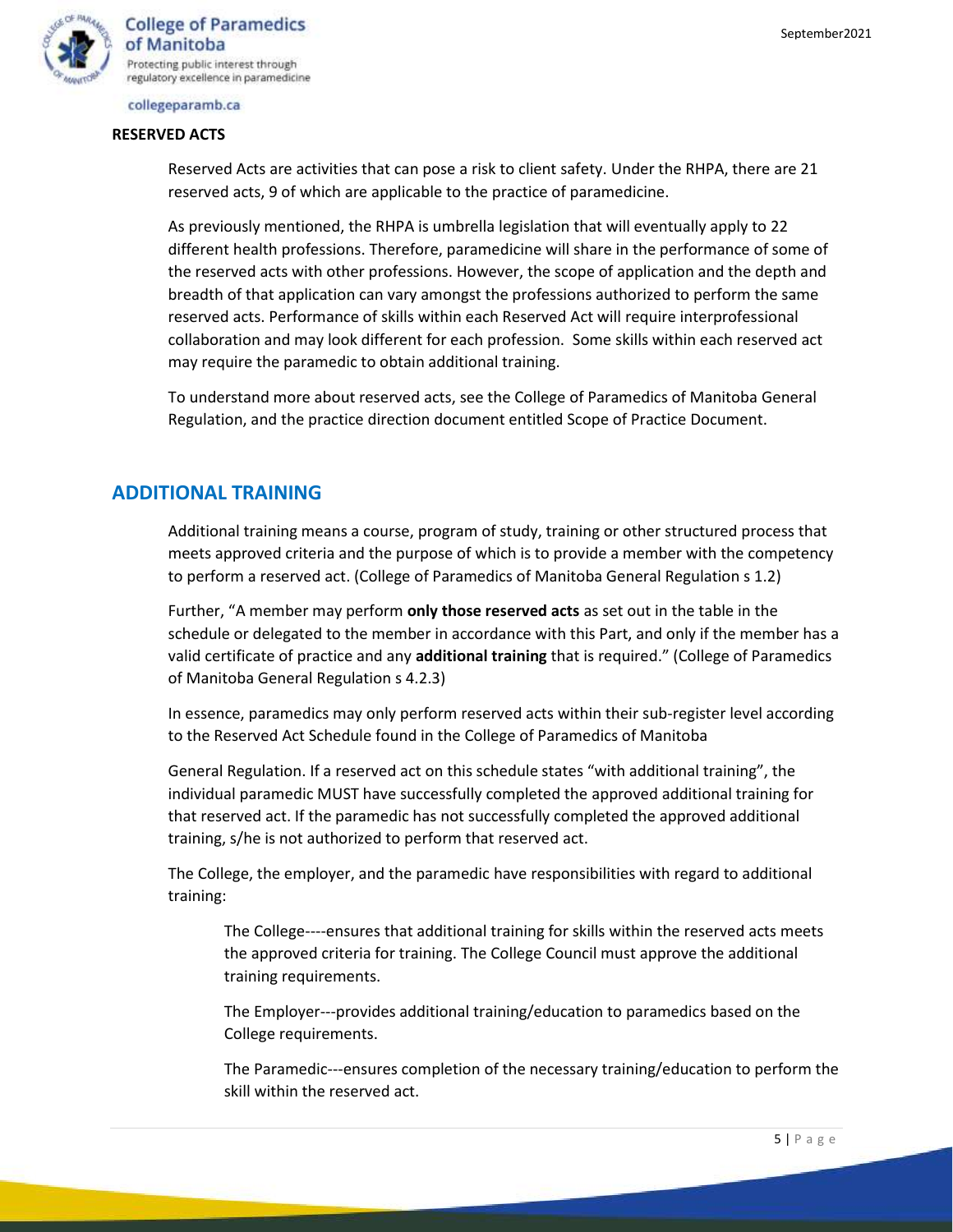

Additionally, the EMPLOYER must maintain current records of Paramedics who have successfully completed required additional training/education for the purposes of performing specific skills within the reserved acts. The College may ask the employer to provide this record at any time.

## **IDENTIFYING RESERVED ACTS—SCOPE OF WORK**

Employers are responsible for identifying any specific skills within the reserved acts which may be performed by paramedics in their employ. Employers may limit specific skills performed by their paramedic employees. Although a Sub-register of paramedic may be authorized by the Regulation to perform a specific skill, the employer may restrict the use of that skill while the paramedic is working for that employer. A paramedic may work for more than one employer, and it would be the responsibility of the paramedic to know what skills each employer allows.

All employer policies, procedures, care maps and directions related to the practice of paramedicine must align with College standards.

## **PARAMEDIC RESPONSIBILITIES**

Paramedics must have the appropriate, knowledge, skill and judgement to perform skills within the reserved acts. Paramedics are encouraged to maintain their own record of the training they have successfully completed to perform a skill. This record should include the date the training was completed. Before performing a skill within a reserved act, the paramedic should consider:

- Does this skill apply to the practice of paramedicine?
- Does this skill require a standing order, or additional education and training?
- Do I have the knowledge, skill, and judgement to perform this skill?
- Do my employer policies support me to perform the skill at this time?
- Do I know how the *Code of Ethics* and the *Practice Expectations for Paramedics* apply to this skill?

# **CLINICAL DECISION TOOLS**

Employers will be required to provide clinical decision tools (which may be in the form of care maps) for paramedics in their employ. These clinical decision tools (CDT) should reflect the sub-register of paramedic able to perform the skill . CDT should be and be available to paramedics during the performance of their duties. CDTs must comply with *The College of Paramedics of Manitoba General Regulation.*

#### **Medication Administration**

All medications administered by paramedics must be supported by a Standing Order stating:

- The sub-register of paramedic who may administer the medication
- The route(s) of administration
- The dosage and frequency of administration for each medication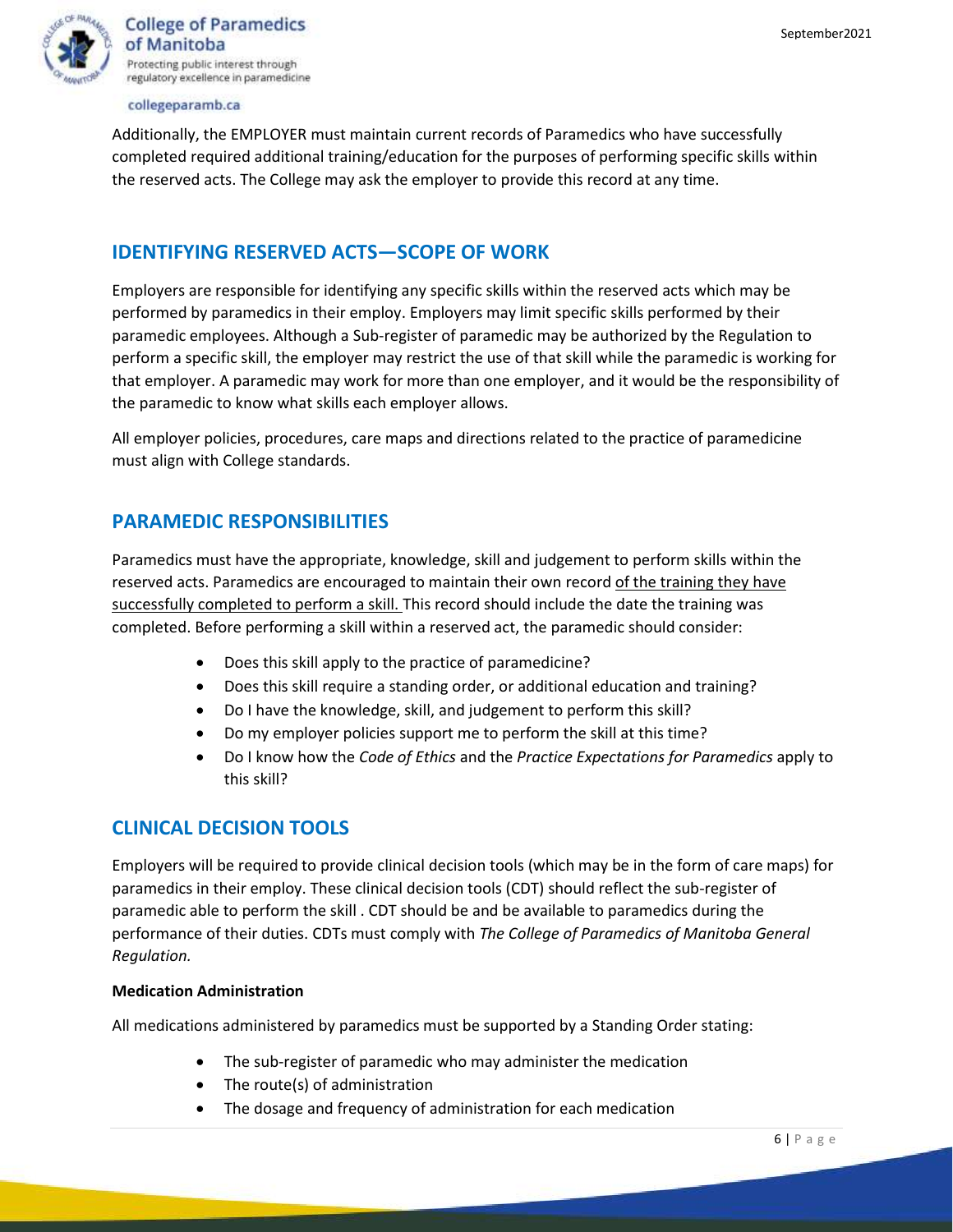

The standing order may be used in conjunction with a medication administration protocol that describes the indications for administration, contraindications for administration, side effects of the medication, and any special monitoring requirements after the medication is administered.

All medications administered must be charted according to employer policies.

## **Delegation**

The *College of Paramedics of Manitoba General Regulation* allows for delegation between members of the profession, with the exception of emergency medical responders (EMRs). Delegations can also take place from a member of another regulated health professional.

- A CCP may delegate to an ACP, PCP-IC, or PCP
- An ACP may delegate to a PCP-IC or PCP
- A PCP-IC may delegate to a PCP
- Another regulated health professional may delegate to a CCP, ACP, PCP-IC or PCP
- Delegation cannot be made to EMR's
- Delegations are made on a one-time basis, specific to the client situation and condition

## The professional **making the delegation** must be:

- Satisfied on reasonable grounds that the member accepting the delegation is legally permitted and competent to perform the reserved act that is being delegated
- Satisfied on reasonable grounds that it is safe and appropriate for the member accepting the delegation to perform the reserved act
- Readily available for consultation while the member accepting the delegation performs the reserved act.
- Legally permitted and competent to perform the reserved act being delegated
- A registrant of the College or a registrant of another regulated health profession in Manitoba

#### The paramedic **accepting the delegation** must:

- Hold a valid certificate of practice
- Be competent to perform the reserved act
- Be satisfied on reasonable grounds that it is safe and appropriate to perform the reserved act.

Preferably, the professional making the delegation will make it in writing, however in exigent circumstances, a delegation can be made verbally, via on-line medical support/consultation. The intent of permitting delegations as described above is to enhance the care that a client may require immediately. Its purpose is to allow for timely interventions required for appropriate client care.

However the delegation is made, it must be documented on the Patient Care Report. Documentation should include:

• Name of person to whom the delegation is made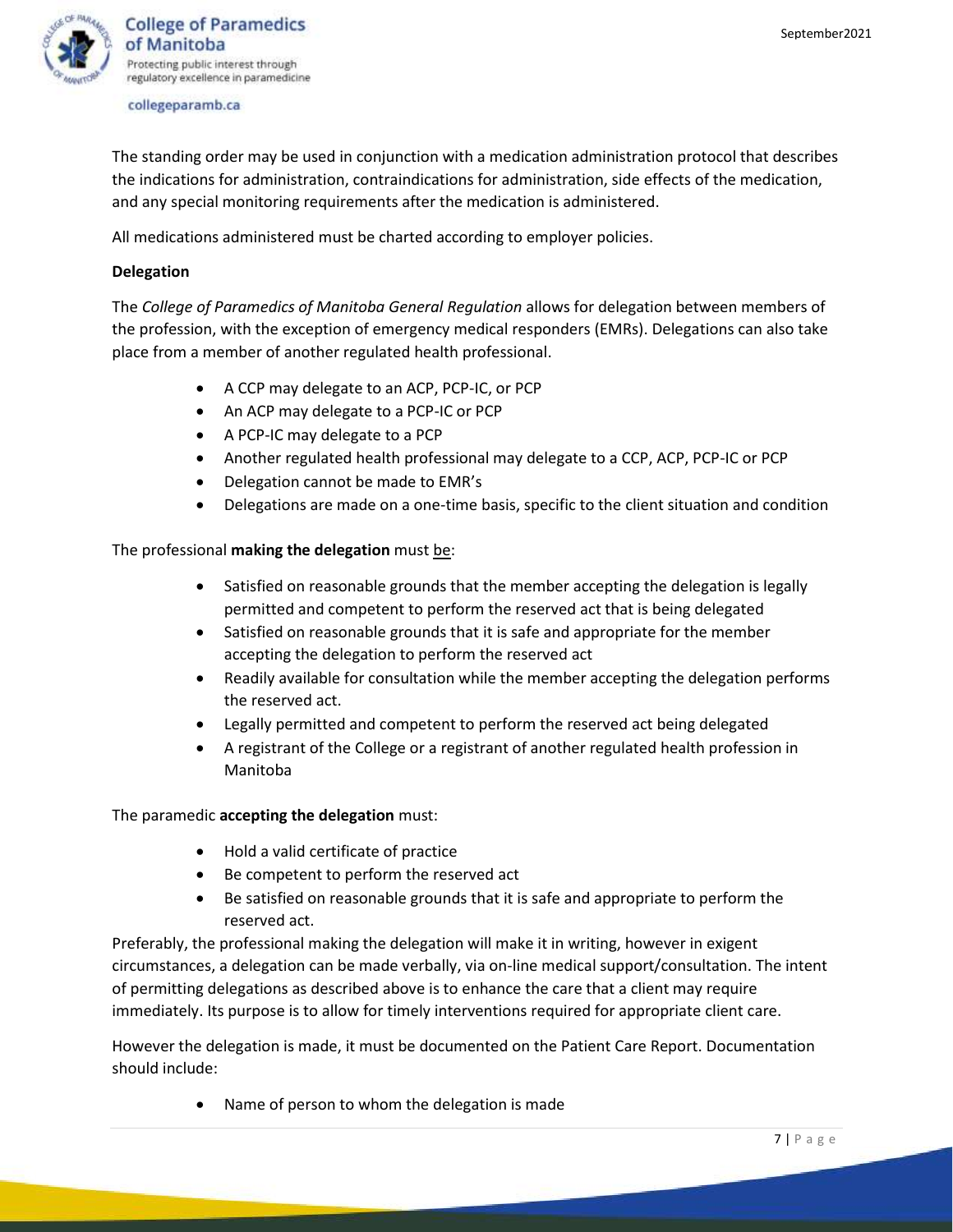

- Name of client to whom the delegation relates
- The reason for the delegation
- The duration of the delegation,
- Conditions that the person making the delegation considered appropriate
- Be signed by the person making the delegation and indicate the abbreviation of the member's title,

## **DOCUMENTATION**

Patient Care Reports (PCR), either written manually or via ePCR, are a record of pertinent findings, observations, care provided, and response to treatments for an individual client. The

PCR will become a part of the client's permanent file, and may be reviewed for future care planning, legal considerations, quality assurance and program improvement initiatives, billing, research, and education.

It is a legal requirement that the paramedic record be complete and accurate and contain all relevant information.

The paramedic will complete the patient care report, and any other documentation required by employer policy, immediately after patient hand off. A copy, either electronic or printed, will be left with the receiving facility prior to paramedic departure from that facility.

Any documentation provided by a facility to be transported with the client will be included with the patient care report and left with the health care professional assuming care for the client, or stored in a manner consistent with employer policy.

The paramedic will ensure that all information contained on the PCR is accurate, legible, complete, concise, and legible.

The patient care report and the information it contains is protected by the Personal Health Information Act.

The paramedic must ensure that the information is protected from inadvertent disclosure by securely storing the PCR at all times according to employer policy. Any breach must be reported to the employer as soon as it has been discovered.

The paramedic must also maintain confidentiality by ensuring discussion of the client's health information is done in the context of client care and not in the public forum.

The paramedic shall keep the following standards in mind:

-Document must be legible -Appropriate professional abbreviations and acronyms will be used -Errors noted with a single strike-through and initialed -Must be written in an organized manner -Blank spaces are lined out. -A completed document includes Signature, Sub-register, Date and Time

### **All persons signing the PCR verify that the information contained within is complete and accurate.**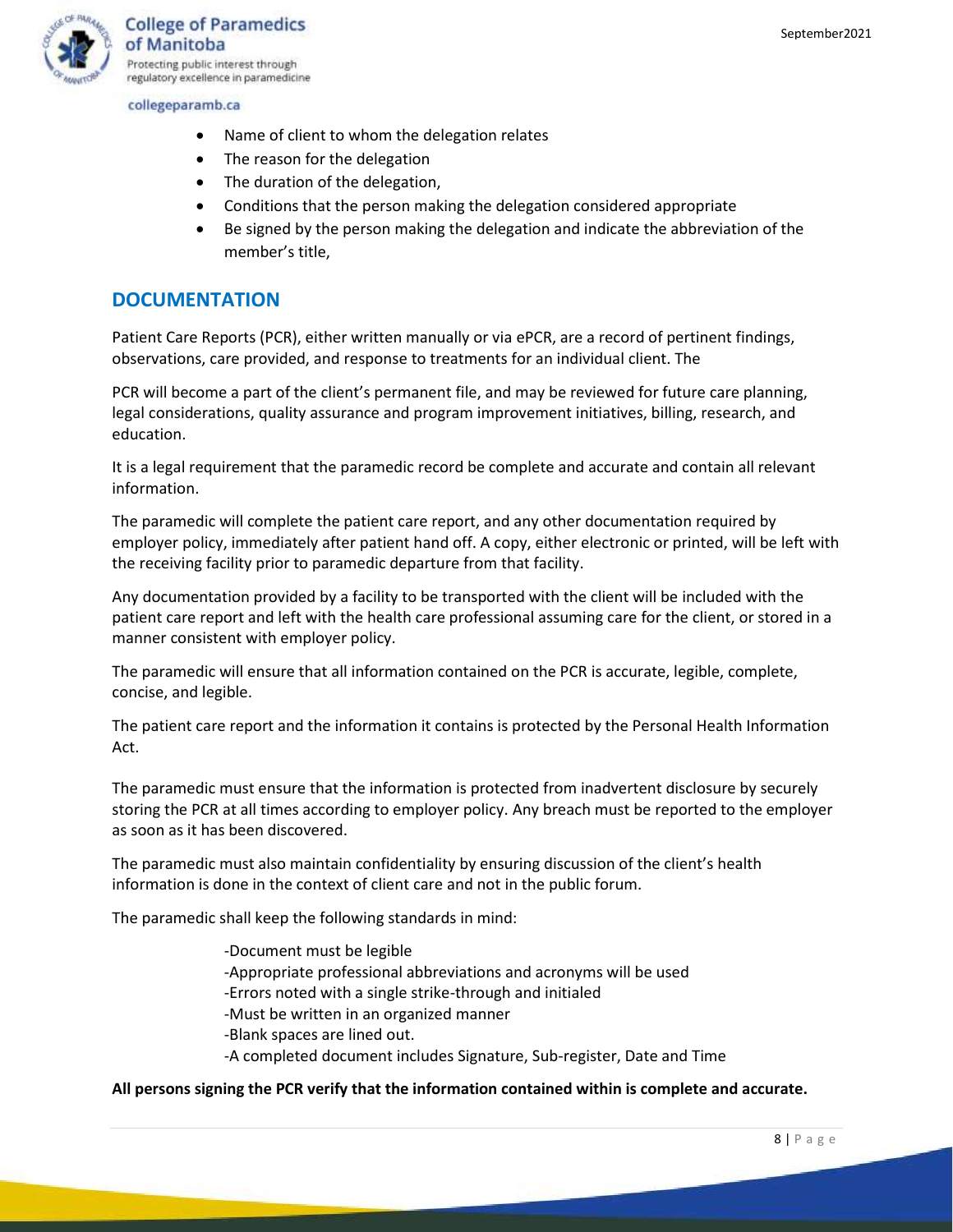

# **INTERPROFESSIONAL COLLABORATIVE PRACTICE**

Collaboration in health care occurs when multiple providers from different professions provide comprehensive services by working with people, their support networks, care providers and communities to deliver the highest quality of care across all settings. This partnership between a client and a team of health-care providers is a participatory, collaborative, and coordinated approach to shared decision-making around health and social issues.

According to *the College of Paramedics of Manitoba General Regulation 5.3 (a-g)*, a paramedic providing health care for a client must:

- Work collaboratively and cooperatively with clients or their representative, families and other health care providers in providing for the health care of the client and communicate effectively and appropriately with them
- Ensure that they understand their role and the roles of the other health care providers
- Explain to the client or their representative the member's role and responsibilities
- Comply with collaborative care policies, protocols or procedures in place where the member and other health care providers are providing for the health care of the client
- Give the member's name, when requested, to the client, their representative and any other person involved in the client's care
- Treat other health care providers with respect
- Recognize the skill, knowledge, judgement and roles of others involved in the client's care.

# **PROFESSIONAL CONDUCT**

The College measures a paramedic's practice against what would be expected from a competent paramedic within the same sub-register, with similar practice background and experience. **Practice expectations, reserved acts, standards of care, and the code of ethics** provide a guide by which to determine if the paramedic is demonstrating, not demonstrating, or not competently demonstrating standards, ethical values and competencies.

# **EMPLOYER REPORTING**

Section 168 (1) (a) and (b) of the RHPA, indicate if an employer suspends or terminates the employment or engagement of a member for misconduct, incompetence or incapacity, the employer must promptly notify the College Council (via the Executive Director). The member must also receive a copy of the correspondence sent to the College. The College considers a period of 72 hours as prompt notification. The Employer Reporting form can be downloaded from the College website.

A copy of the Employer Reporting form can be found [here.](https://collegeparamb.ca/wp-content/uploads/2022/01/Employer-Report-Form-01.22.docx)

Employers who report paramedics who have been suspended or terminated in capacity to grounds of the alleged incompetence or misconduct are required to submit in writing the grounds of the alleged incompetence or misconduct.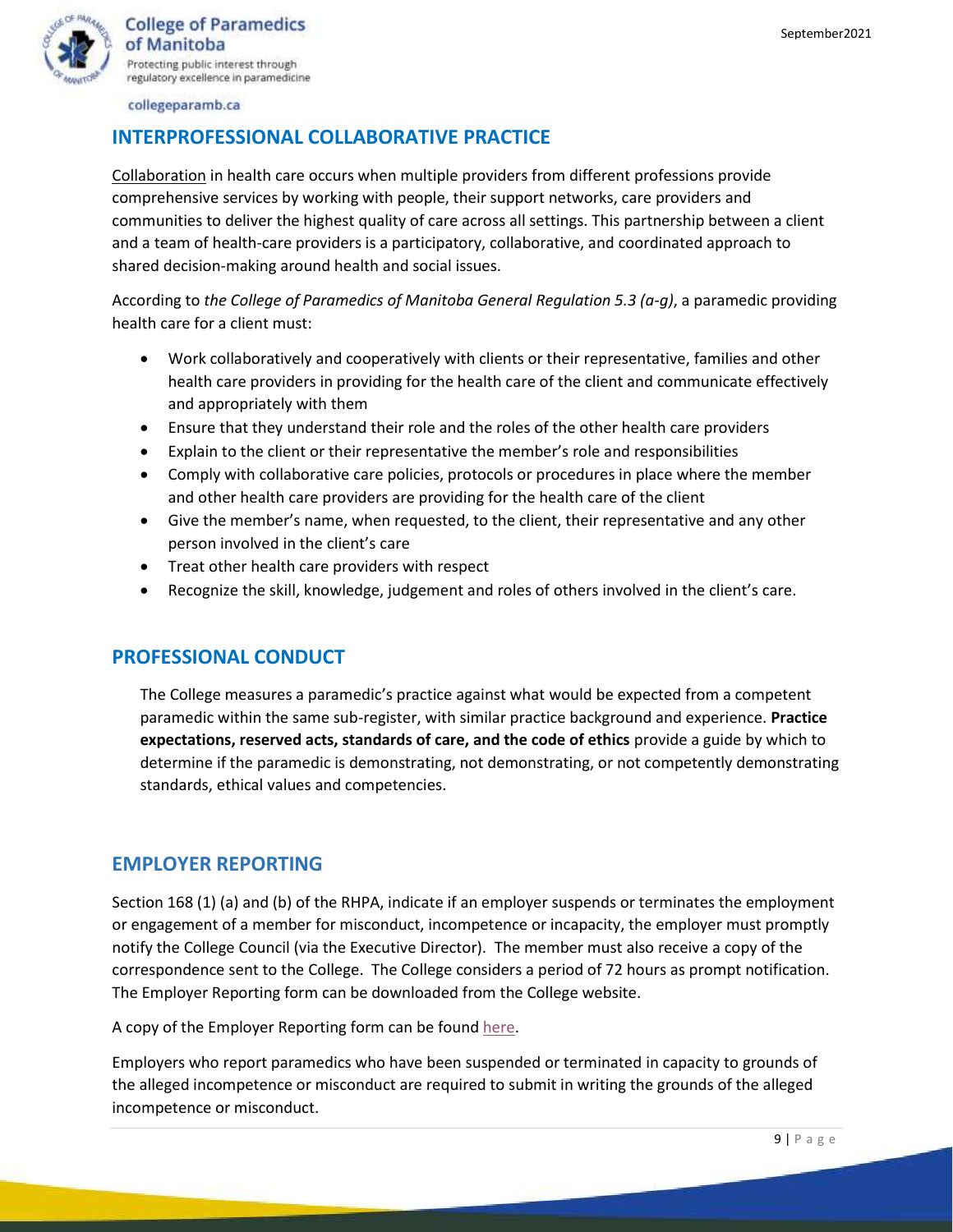

When reporting a suspension or termination to the College, please use the form found on our website at <https://collegeparamb.ca/professional-practice/employer-information/>

When reporting a suspension, the employer should include:

- Details regarding the conduct or practice that lead to the suspension
- A copy or the suspension correspondence sent by the employer to the paramedic
- A description of any performance improvement indicators required of the paramedic
- Details of any subsequent follow up with the paramedic.

When reporting a termination to the College, the employer should include:

- Details regarding the conduct or practice that lead to the termination (e.g. Information/documentation regarding previous conduct issues, any process/policy documents relied on and copies of any relevant patient care reports)
- A copy of the termination correspondence sent by the employer to the paramedic
- A summary of the employer's investigation.

# **DUTY TO REPORT**

This section will provide guidance to paramedics and their employers about their *legal obligations* under the *Regulated Health Professions Act* (RHPA) to report paramedic conduct to the College.

It is important for paramedics to understand when to report, what to report, and to know what is required of them legally and ethically.

The following sets out the legal responsibility of a *paramedic member* of the College.

The RHPA, Section 138(1) states:

*"A member who reasonably believes that another member of the same Regulated health profession:*

- *(a) Is unfit to practice, incompetent or unethical; or*
- *(b) Suffers from a mental or physical disorder or illness that may affect his or her fitness to practice, and continues to practice despite having been counselled not to;*

*Must disclose that belief to the registrar, along with the name of the other member and particulars of the suspected disorder, illness, lack of fitness to practice, incompetency or unethical behaviour."*

A paramedic who discloses information in accordance with the RHPA, Section 138(2): *"is not subject to any liability as a result, unless it is established that the disclosure was made maliciously."*

A Paramedic is an advocate for clients and inaction may have serious consequences if issues or concerns regarding paramedic conduct and practice are not addressed. Tools that can assist a paramedic in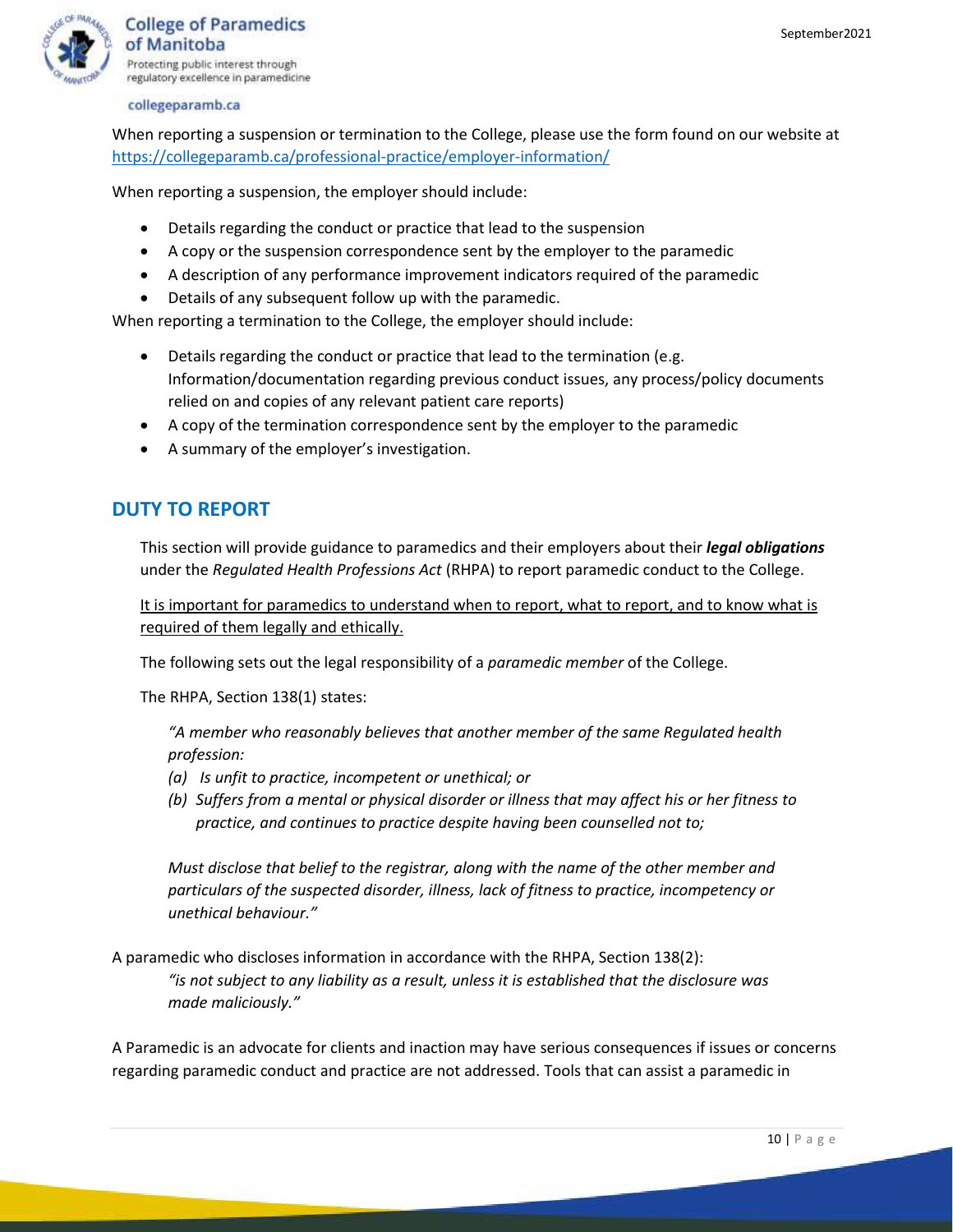

determining how to address issues or concerns about another paramedic's conduct or practice include the *Code of Ethics* of the College.

It can be difficult to decide whether to report a paramedic to the College. Therefore, these steps should be taken before informing the College:

- Gather the facts;
- Seek relevant information from the individual(s) involved
- Consult appropriately with others
- Share concerns with supervisors and managers, and
- Speaking directly with the paramedic involved.

Concerns regarding paramedic competence or compliance can be identified from these documents:

- Observed behaviors
- occurrence reports
- critical incident reports
- patient safety data and reporting
- PCRs

The employer is responsible to investigate any concerns identified and report them to the College.

The employer has the right to restrict an employee's activities, to supervise the job-performance of a paramedic, and to remediate or discipline any infraction to policy or protocol. This will often be done while the employee is represented by their union.

Where the employee is unable or unwilling to correct the misconduct after the employer has initiated remedial and/or disciplinary measures, the employer may elect to report the conduct to the College. The College will process the employer's complaint as it does any other complaint received.

Not all physical or mental health conditions or disorders need to be or should be reported to the College; only those that place the public at risk. Some reportable examples that might place public at risk if the paramedic continues to practice include:

- Practicing while intoxicated; or
- An impairment (health issue) such as an acute mental health crisis; or

• A health condition that affects the paramedics ability to provide safe and competent care. While protection of the public is the primary mandate of the College, respect for the dignity and privacy of the paramedic is an important consideration. Appropriate treatment and health monitoring may be put into place if warranted.

In some circumstances it is appropriate to speak directly to the paramedic. A discussion with the paramedic may resolve the matter. If there is concern about speaking directly to the paramedic involved:

1. Talk with the supervisor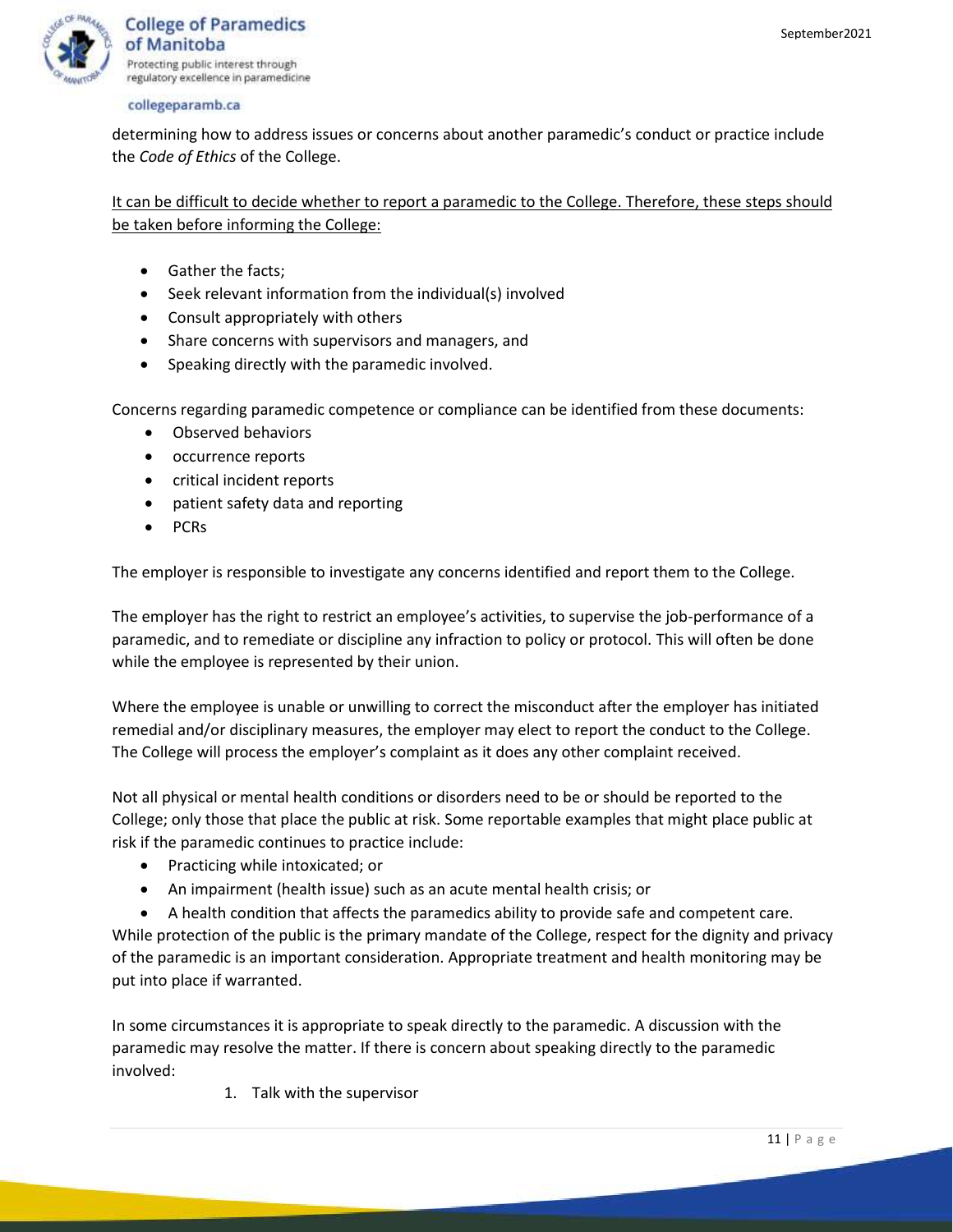

- 2. Consult with resources in the workplace; and/or
- 3. Consult with the College.

It is always possible to contact College staff to obtain clarification about the situation or to determine if it is necessary to make a formal report. Making an inquiry does not automatically result in a formal report.

## **Providing Care to a Patient who is also a Paramedic**

For the purposes of this section, "paramedic client" means a client who is also a paramedic.

A paramedic providing care to a paramedic with a health condition that has the potential to impair practice must exercise prudent judgement in determining the duty to report. In a paramedic-client relationship, paramedics may be privy to information about another paramedic's personal health information such as mental health issues or an addiction that could put the public at risk if the paramedic client were to engage in practice. Paramedics have an ethical obligation to safeguard information learned in the context of a professional paramedic-client relationship. Information is only disclosed outside the health-care team with the client's informed consent, as legally required, or where there is serious risk and failure to disclose would result in significant harm to the client or others.

It is important to discuss with your paramedic client the risks to client safety and their professional obligation to practice safely if the unfit paramedic client does not withdraw from practice and selfreport to the College. There may also be an overall risk to the public if paramedics with a health condition that results in impaired practice fail to seek help for fear that their registration to practice is put in jeopardy.

## **Self Disclosure Requirements:**

In this section, "applicant" means a person who applies for initial registration or reinstatement of a certificate of practice. "Registrant" means a person who is a member of the College in one of the membership classes and holds a current certificate of practice.

An applicant or registrant must make written disclosure of :

- A physical or mental condition, including an addiction, which may impair his or her ability to engage in the practice of paramedicine in a safe and effective manner
- A charge, conviction or a finding of guilt (including a conditional discharge, absolute discharge, or suspended sentence) for a criminal offence or careless driving causing death under the *Highway Traffic Act* of Manitoba, or similar legislation,
- Their name appearing on a child abuse registry and/or adult abuse registry.

Any disclosure can be made via email to [info@collegeparamb.ca](mailto:info@collegeparamb.ca) or to the Executive Director/Registrar at thergal@collegeparamb.ca Please include as much detail as possible. All disclosures will be kept confidential.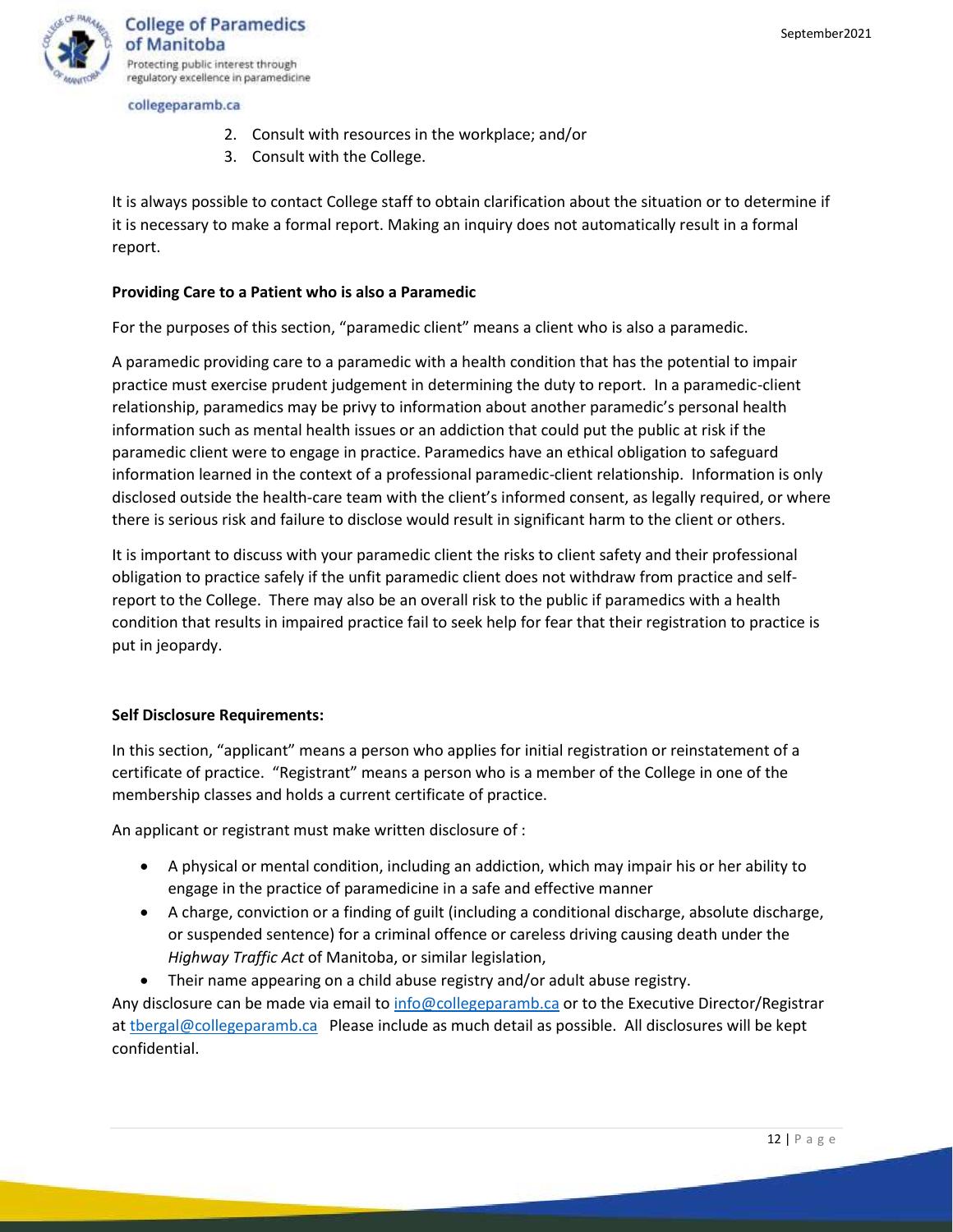

# **DUTY TO COMPLY WITH AN INVESTIGATION**

A member who becomes the subject of an investigation by the Complaints Investigation Committee has the right to be informed of the investigation (*RHPA 97(1)(b),* must receive a copy of the report and has the right to make a written submission under subsection 102(2) *(RHPA 101(2)).*

Any person, including the investigated member, must cooperate fully with the investigator as outlined in the RHPA 99(1)(a-f) Powers of an investigator:

- Enter and inspect any premises or place where the investigated member practices or has practiced the regulated health profession;
- Inspect, observe or audit the investigated member's practice;
- Examine any equipment, materials or any other thing used by the investigated member;
- Require the investigated member to respond to the complaint in writing;
- Require any person to answer any questions, or provide any information, that the investigator considers relevant to the investigation; and
- Require any person to give the investigator any record, substance or thing that the investigator considers relevant to the investigation and in the person' possession under his or her control

The RHPA also specifies that:

- if a person fails to produce items or answer questions or provide information, the College may apply for a court order. (*RHPA 100(1))*
- Failure to produce records, etc. is professional misconduct *(RHPA 100(2))*

# **FIND A PARAMEDIC**

The public have a right to confirm that paramedics who have provided care are registered in good standing with the College. Employers have a responsibility to verify that the paramedics they employ have a valid certificate of practice with the College.

Employers can check the status of a paramedic anytime using "Find a Paramedic" on the College website a[t https://www.collegeparamb.ca/](https://www.collegeparamb.ca/) This easy-to-use tool is updated in real-time, confirms whether or not a paramedic is eligible to practice in Manitoba, and allows employers to determine the practice status of paramedics employed. This information is public as required under the RHPA, s 28(3)

Verification requests are processed in real-time based on information contained in the registrant database. A short processing delay may occur between the time an individual applies to the College, until approval is granted and the information is entered into the register.